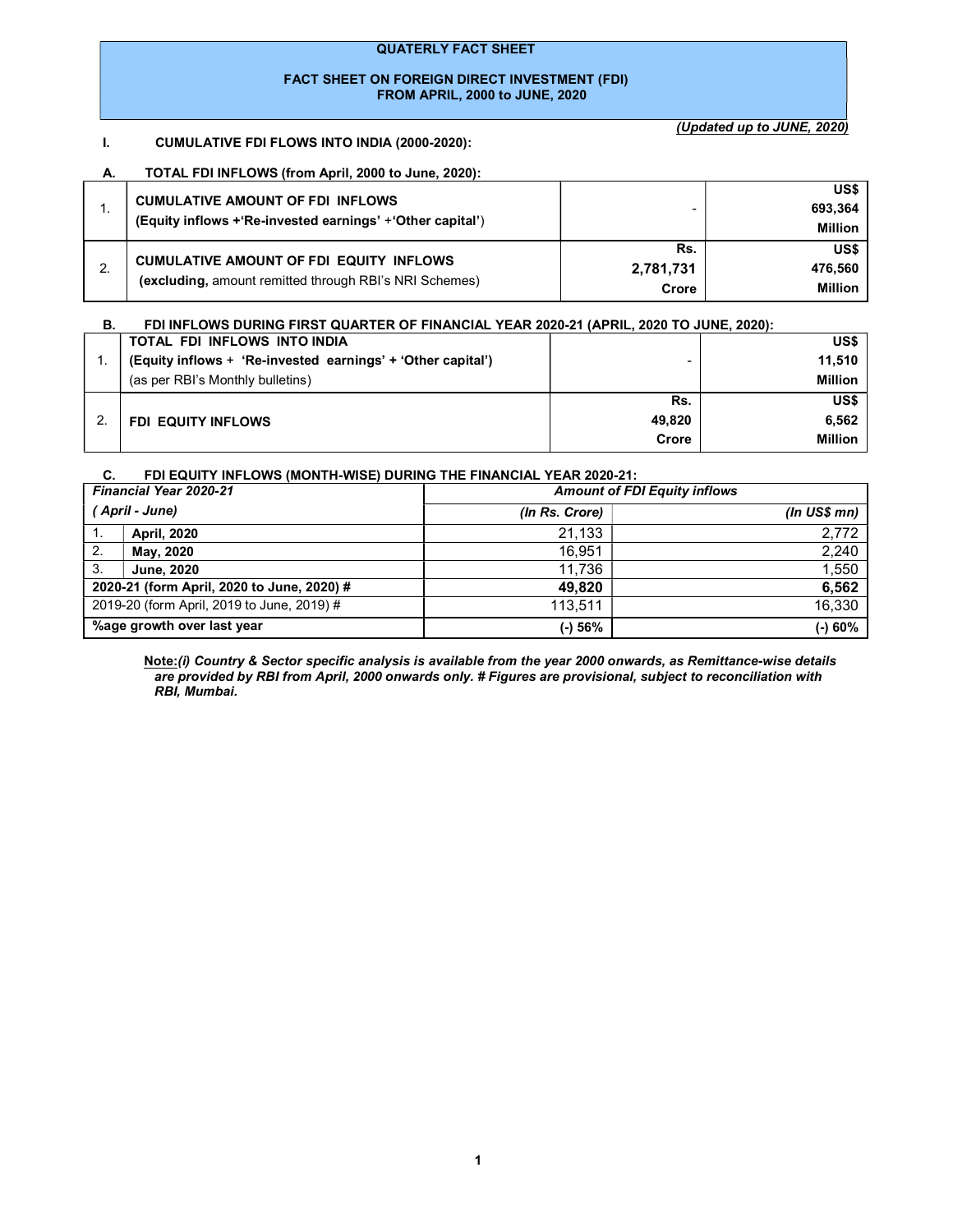#### D. SHARE OF TOP INVESTING COUNTRIES FDI EQUITY INFLOWS (Financial years):

|                   | <b>Amount in Rupees Crores (in US\$ Million)</b> |                                 |                                 |                             |                                                                         |                                                              |
|-------------------|--------------------------------------------------|---------------------------------|---------------------------------|-----------------------------|-------------------------------------------------------------------------|--------------------------------------------------------------|
| Rank<br>s         | Country                                          | 2018-19<br>$(ApriI -$<br>March) | 2019-20<br>$(ApriI -$<br>March) | 2020-21<br>(April-<br>June) | <b>Cumulative</b><br><b>Inflows</b><br>(April, 00 -<br><b>June, 20)</b> | %age to<br>total<br><b>Inflows</b><br>(in terms<br>of US \$) |
| 1.                | <b>MAURITIUS</b>                                 | 57.139<br>(8,084)               | 57.785<br>(8, 241)              | 6,825<br>(900)              | 802.766<br>(143, 610)                                                   | 30%                                                          |
| 2.                | <b>SINGAPORE</b>                                 | 112,362<br>(16, 228)            | 103,615<br>(14, 671)            | 13,847<br>(1,824)           | 623.409<br>(99, 494)                                                    | 21%                                                          |
| 3.                | <b>NETHERLANDS</b>                               | 27,036<br>(3, 870)              | 46.071<br>(6, 500)              | 8.224<br>(1,085)            | 216,546<br>(34, 937)                                                    | 7%                                                           |
| 4.                | <b>JAPAN</b>                                     | 20.556<br>(2,965)               | 22.774<br>(3, 226)              | 3,131<br>(412)              | 199,236<br>(33, 911)                                                    | 7%                                                           |
| 5.                | <b>U.S.A.</b>                                    | 22,335<br>(3, 139)              | 29.850<br>(4, 223)              | 4.867<br>(640)              | 181,090<br>(30, 420)                                                    | 6%                                                           |
| 6.                | U.K.                                             | 9.352<br>(1, 351)               | 10.041<br>(1, 422)              | 1.379<br>(182)              | 151.791<br>(28, 392)                                                    | 6%                                                           |
| 7.                | <b>GERMANY</b>                                   | 6.187<br>(886)                  | 3,467<br>(488)                  | 324<br>(43)                 | 69.268<br>(12, 239)                                                     | 3%                                                           |
| 8.                | <b>CYPRUS</b>                                    | 2.134<br>(296)                  | 6,449<br>(879)                  | 67<br>(9)                   | 58.061<br>(10, 757)                                                     | 2%                                                           |
| 9.                | <b>FRANCE</b>                                    | 2.890<br>(406)                  | 13,686<br>(1,896)               | 1,396<br>(183)              | 51.907<br>(8, 723)                                                      | 2%                                                           |
| 10.               | <b>CAYMAN ISLANDS</b>                            | 7.147<br>(1,008)                | 26.397<br>(3,702)               | 732<br>(97)                 | 50.580<br>(7,632)                                                       | 2%                                                           |
| <b>COUNTRIES*</b> | <b>TOTAL FDI INFLOWS FROM ALL</b>                | 309.867<br>(44, 366)            | 353.558<br>(49, 977)            | 49.820<br>(6, 562)          | 2,782,264<br>(476, 681)                                                 |                                                              |

\*Includes inflows under NRI Schemes of RBI.

Note: (i) Cumulative country-wise FDI equity inflows (from April, 2000 to June, 2020) are at - Annex-'A'.

(ii) %age worked out in US\$ terms & FDI inflows received through FIPB/SIA+ RBI's Automatic Route + acquisition of existing shares only.

(iii) Figures are provisional.

## E. SECTORS ATTRACTING HIGHEST FDI EQUITY INFLOWS:

|                  |                                                                                                                              | Amount in Rs. Crores (in US\$ Million) |                               |                              |                                                                  |                                                           |
|------------------|------------------------------------------------------------------------------------------------------------------------------|----------------------------------------|-------------------------------|------------------------------|------------------------------------------------------------------|-----------------------------------------------------------|
| <b>Ranks</b>     | <b>Sector</b>                                                                                                                | 2018-19<br>(April –<br>March)          | 2019-20<br>(April –<br>March) | 2020-21<br>(April –<br>June) | <b>Cumulative</b><br>Inflows<br>(April, 00 -<br><b>June, 20)</b> | % age to total<br><b>Inflows</b><br>(In<br>terms of US\$) |
| 1.               | <b>SERVICES SECTOR **</b>                                                                                                    | 63,909<br>(9, 158)                     | 55,429<br>(7, 854)            | 8,699<br>(1, 147)            | 480,429<br>(83, 150)                                             | 17%                                                       |
| 2.               | <b>COMPUTER SOFTWARE &amp;</b><br><b>HARDWARE</b>                                                                            | 45,297<br>(6, 415)                     | 54,250<br>(7,673)             | 8,082<br>(1,065)             | 284,088<br>(45, 976)                                             | 10%                                                       |
| 3                | <b>TELECOMMUNICATIONS</b>                                                                                                    | 18,337<br>(2,668)                      | 30.940<br>(4, 445)            | 12<br>(2)                    | 219,201<br>(37, 273)                                             | 8%                                                        |
| $\overline{4}$ . | <b>TRADING</b>                                                                                                               | 30,963<br>(4,462)                      | 32,406<br>(4, 574)            | 3,235<br>(426)               | 179,240<br>(28,020)                                              | 6%                                                        |
| 5.               | <b>CONSTRUCTION DEVELOPMENT:</b><br>Townships, housing, built-up<br>infrastructure and construction-<br>development projects | 1,503<br>(213)                         | 4,350<br>(617)                | 217<br>(29)                  | 124,181<br>(25, 691)                                             | 5%                                                        |
| 6.               | <b>AUTOMOBILE INDUSTRY</b>                                                                                                   | 18,309<br>(2,623)                      | 19,753<br>(2,824)             | 2,481<br>(326)               | 146,223<br>(24, 537)                                             | 5%                                                        |
| 7 <sub>1</sub>   | <b>CHEMICALS (OTHER THAN</b><br><b>FERTILIZERS)</b>                                                                          | 13,685<br>(1,981)                      | 7,492<br>(1,058)              | 1,038<br>(136)               | 99,593<br>(17, 776)                                              | 4%                                                        |
| 8.               | <b>CONSTRUCTION</b><br>(INFRASTRUCTURE) ACTIVITIES                                                                           | 15,927<br>(2, 258)                     | 14,510<br>(2,042)             | 977<br>(129)                 | 109,360<br>(16, 975)                                             | 4%                                                        |
| 9.               | <b>DRUGS &amp; PHARMACEUTICALS</b>                                                                                           | 1.842<br>(266)                         | 3,650<br>(518)                | 351<br>(46)                  | 88,165<br>(16, 547)                                              | 3%                                                        |
| 10.              | <b>HOTEL &amp; TOURISM</b>                                                                                                   | 7,590<br>(1,076)                       | 21,060<br>(2,938)             | 1,209<br>(159)               | 92,988<br>(15, 448)                                              | 3%                                                        |

<u>Note:</u> (i)\*\* Services sector includes Financial, Banking, Insurance, Non-Financial / Business, Outsourcing, R&D, Courier, Tech. Testing and Analysis, Other

(ii) Cumulative Sector- wise FDI equity inflows (from April, 2000 to June, 2020) are at - Annex-'B'.

(iii) FDI Sectoral data has been revalidated / reconciled in line with the RBI, which reflects minor changes in the FDI figures (increase/decrease) as compared to the earlier published sectoral data.

(iv) Figures are provisional.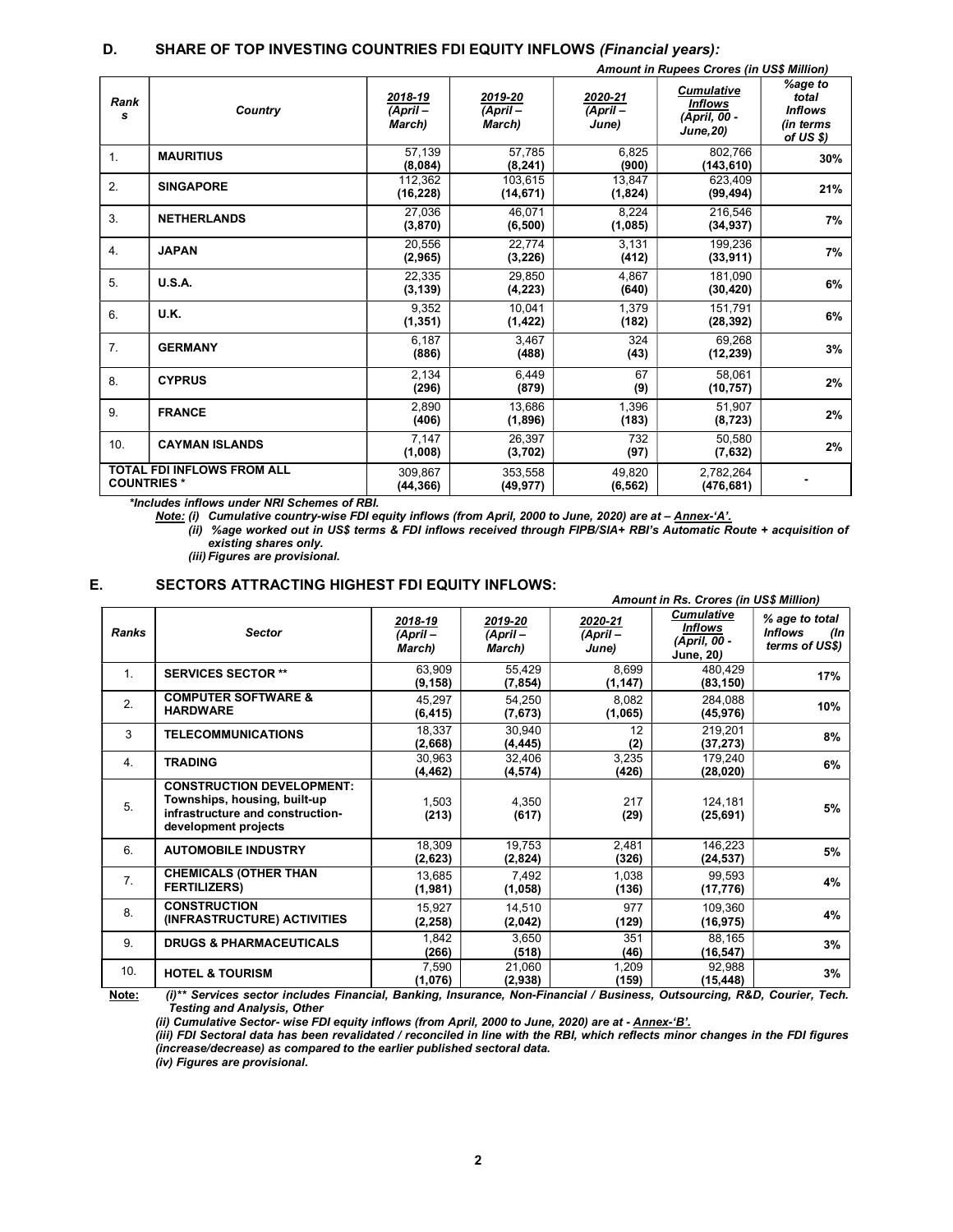### F. STATES/UTs ATTRACTING HIGHEST FDI EQUITY INFLOWS

|                |                      | <b>Amount in Rupees Crores (in US\$ Million)</b> |                             |                                                                           |                                                          |  |
|----------------|----------------------|--------------------------------------------------|-----------------------------|---------------------------------------------------------------------------|----------------------------------------------------------|--|
| S.<br>No.      | <b>STATE</b>         | 2019-20<br>(October –<br>March)                  | 2020-21<br>(April-<br>June) | <b>Cumulative</b><br><b>Inflows</b><br>(October, 19 -<br><b>June, 20)</b> | %age to total<br><b>Inflows</b><br>(in terms<br>of US\$) |  |
| 1              | <b>MAHARASHTRA</b>   | 52,073<br>(7, 263)                               | 8,859<br>(1, 167)           | 60,932<br>(8, 429)                                                        | 28%                                                      |  |
| $\mathbf{2}$   | <b>KARNATAKA</b>     | 30,746<br>(4,289)                                | 10,255<br>(1, 350)          | 41,001<br>(5,638)                                                         | 19%                                                      |  |
| 3              | <b>DELHI</b>         | 28,487<br>(3, 973)                               | 7,237<br>(953)              | 35,724<br>(4, 925)                                                        | 16%                                                      |  |
| 4              | <b>GUJARAT</b>       | 18,964<br>(2,591)                                | 3,055<br>(402)              | 22,018<br>(2,993)                                                         | 10%                                                      |  |
| 5              | <b>JHARKHAND</b>     | 13,208<br>(1, 852)                               | 5,985<br>(791)              | 19,192<br>(2,643)                                                         | 9%                                                       |  |
| 6              | <b>TAMIL NADU</b>    | 7,230<br>(1,006)                                 | 3,377<br>(444)              | 10,608<br>(1, 451)                                                        | 5%                                                       |  |
| $\overline{7}$ | <b>TELANGANA</b>     | 4,865<br>(680)                                   | 4,180<br>(551)              | 9,045<br>(1, 231)                                                         | 4%                                                       |  |
| 8              | <b>HARYANA</b>       | 5,198<br>(726)                                   | 1,732<br>(228)              | 6,930<br>(954)                                                            | 3%                                                       |  |
| 9              | <b>WEST BENGAL</b>   | 1,363<br>(190)                                   | 1,927<br>(253)              | 3,291<br>(444)                                                            | 2%                                                       |  |
| 10             | <b>UTTAR PRADESH</b> | 1,738<br>(243)                                   | 762<br>(100)                | 2,499<br>(343)                                                            | 1%                                                       |  |

Note: (i) Cumulative State-wise/UT-wise FDI equity inflows (from October, 2019 to June, 2020) are at – Annex-'C'.

(ii) %age worked out in US\$ terms & FDI inflows received through FIPB/SIA+ RBI's Automatic Route + acquisition of existing shares only.

(iii) Figures are provisional.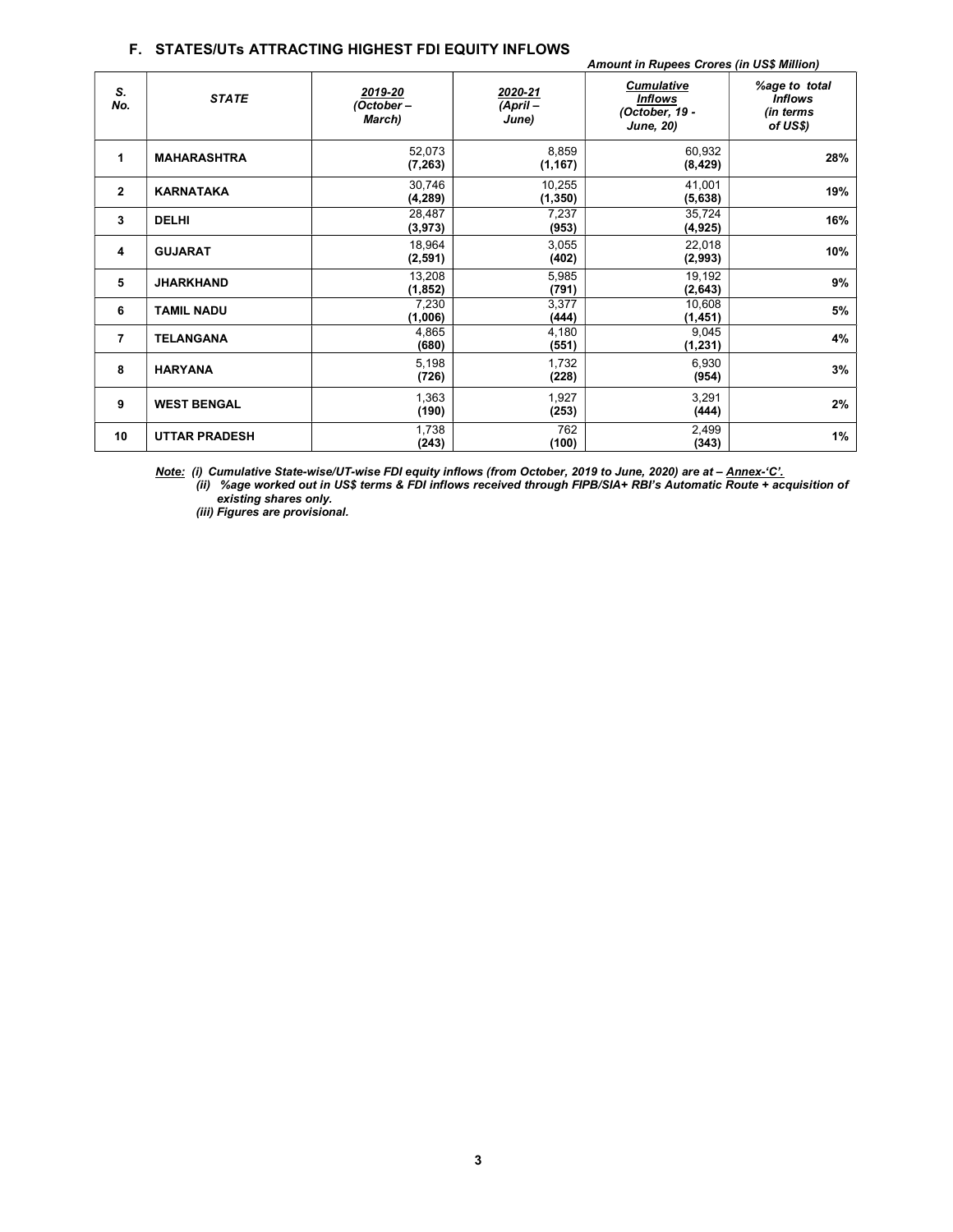## II. FINANCIAL YEAR-WISE FDI INFLOWS DATA:

A. AS PER INTERNATIONAL BEST PRACTICES:

(Data on FDI have been revised since 2000-01 with expended coverage to approach International Best Practices)

(Amount US\$ Million)

|               |                                                             | <b>FOREIGN DIRECT INVESTMENT (FDI)</b>                                                                      |                                                                     |                                                             |        |                                            |                                                                  |                                                                          |
|---------------|-------------------------------------------------------------|-------------------------------------------------------------------------------------------------------------|---------------------------------------------------------------------|-------------------------------------------------------------|--------|--------------------------------------------|------------------------------------------------------------------|--------------------------------------------------------------------------|
|               | <b>Financial Year</b><br>(April-March)                      | <b>Equity</b>                                                                                               |                                                                     |                                                             |        | <b>FDI FLOWS INTO</b><br><b>INDIA</b>      |                                                                  | <b>Investment by FII's</b>                                               |
| S.<br>N<br>ο. |                                                             | <b>FIPB</b><br><b>Route/</b><br><b>RBI's</b><br><b>Automati</b><br>c Route/<br><b>Acquisiti</b><br>on Route | <b>Equity</b><br>capital<br>of<br>unincor<br>porated<br>bodies<br># | Re-<br><b>Other</b><br>invested<br>capital<br>earnings<br>٠ |        | <u>Total</u><br><b>FDI</b><br><b>Flows</b> | %age<br>growth<br>over<br>previous<br>year<br>(in US\$<br>terms) | <b>Foreign Institutional</b><br><b>Investors</b><br><b>Fund</b><br>(net) |
| 1.            | FINANCIAL YEARS 2000-01 TO 2020-21<br>2000-01               | 2,339                                                                                                       | 61                                                                  | 1,350                                                       | 279    | 4,029                                      |                                                                  | 1,847                                                                    |
| 2.            | 2001-02                                                     | 3,904                                                                                                       | 191                                                                 | 1,645                                                       | 390    | 6,130                                      | $(+)$ 52 %                                                       | 1,505                                                                    |
| 3.            | 2002-03                                                     | 2,574                                                                                                       | 190                                                                 | 1,833                                                       | 438    | 5,035                                      | $(-) 18 %$                                                       | 377                                                                      |
| 4.            | 2003-04                                                     | 2,197                                                                                                       | 32                                                                  | 1,460                                                       | 633    | 4,322                                      | $(-) 14 %$                                                       | 10,918                                                                   |
| 5.            | 2004-05                                                     | 3,250                                                                                                       | 528                                                                 | 1,904                                                       | 369    | 6,051                                      | $(+)$ 40 %                                                       | 8,686                                                                    |
| 6.            | 2005-06                                                     | 5,540                                                                                                       | 435                                                                 | 2,760                                                       | 226    | 8,961                                      | $(+)$ 48 %                                                       | 9,926                                                                    |
| 7.            | 2006-07                                                     | 15,585                                                                                                      | 896                                                                 | 5,828                                                       | 517    | 22,826                                     | $(+)$ 155 %                                                      | 3,225                                                                    |
| 8.            | 2007-08                                                     | 24,573                                                                                                      | 2,291                                                               | 7,679                                                       | 300    | 34,843                                     | $(+)$ 53 %                                                       | 20,328                                                                   |
| 9.            | 2008-09                                                     | 31,364                                                                                                      | 702                                                                 | 9,030                                                       | 777    | 41,873                                     | $(+) 20 %$                                                       | $(-) 15,017$                                                             |
| 10.           | 2009-10                                                     | 25,606                                                                                                      | 1,540                                                               | 8,668                                                       | 1,931  | 37,745                                     | $(-) 10 %$                                                       | 29,048                                                                   |
| 11.           | 2010-11                                                     | 21,376                                                                                                      | 874                                                                 | 11,939                                                      | 658    | 34,847                                     | $(-)$ 08 %                                                       | 29,422                                                                   |
| 12.           | 2011-12                                                     | 34,833                                                                                                      | 1,022                                                               | 8,206                                                       | 2,495  | 46,556                                     | $(+)$ 34 %                                                       | 16,812                                                                   |
| 13.           | 2012-13                                                     | 21,825                                                                                                      | 1,059                                                               | 9,880                                                       | 1,534  | 34,298                                     | $(-) 26%$                                                        | 27,582                                                                   |
| 14.           | 2013-14                                                     | 24,299                                                                                                      | 975                                                                 | 8,978                                                       | 1,794  | 36,046                                     | $(+) 5%$                                                         | 5,009                                                                    |
| 15.           | 2014-15                                                     | 30,933                                                                                                      | 978                                                                 | 9,988                                                       | 3,249  | 45,148                                     | $(+)$ 25%                                                        | 40,923                                                                   |
| 16.           | 2015-16                                                     | 40,001                                                                                                      | 1,111                                                               | 10,413                                                      | 4,034  | 55,559                                     | $(+)$ 23%                                                        | $(-)$ 4,016                                                              |
| 17.           | 2016-17                                                     | 43,478                                                                                                      | 1,223                                                               | 12,343                                                      | 3,176  | 60,220                                     | $(+) 8%$                                                         | 7,735                                                                    |
| 18.           | 2017-18                                                     | 44,857                                                                                                      | 664                                                                 | 12,542                                                      | 2,911  | 60,974                                     | $(+) 1%$                                                         | 22,165                                                                   |
| 19.           | 2018-19 (P)                                                 | 44,366                                                                                                      | 689                                                                 | 13,672                                                      | 3,274  | 62,001                                     | $(+) 2%$                                                         | $(-) 2,225$                                                              |
| 20.           | 2019-20 (P)                                                 | 49,977                                                                                                      | 1,757                                                               | 14,175                                                      | 8,482  | 74,390                                     | $(+)$ 20%                                                        | 552                                                                      |
| 21.           | 2020-21 (P) (up to June,<br>2020)                           | 6,562                                                                                                       | 336                                                                 | 3,348                                                       | 1,264  | 11,510                                     | $\blacksquare$                                                   | 1,159                                                                    |
|               | <b>CUMULATIVE TOTAL</b><br>(from April, 2000 to June, 2020) | 479,439                                                                                                     | 17,554                                                              | 157,641                                                     | 38,731 | 693,364                                    |                                                                  | 215,961                                                                  |

Source: (i) RBI's Bulletin for September, 2020 dt.11.09.2020 (Table No. 34 - FOREIGN INVESTMENT INFLOWS).

(ii) Inflows under the acquisition of shares in March, 2011, August, 2011 & October, 2011, include net FDI on account of transfer of participating interest from Reliance Industries Ltd. to BP Exploration (Alpha).

(iv) RBI had included Swap of Shares of US\$ 3.1 billion under equity components during December 2006.

(v) Monthly data on components of FDI as per expended coverage are not available. These data, therefore, are not comparable with FDI data for previous years.

(vi) Figures updated by RBI up to JUNE, 2020. Figures are provisional.

(vii) Data in respect of 'Re-invested earnings' & 'Other capital' are estimated as average of previous two years.

'#' Figures for equity capital of unincorporated bodies are estimates. (P) All figures are provisional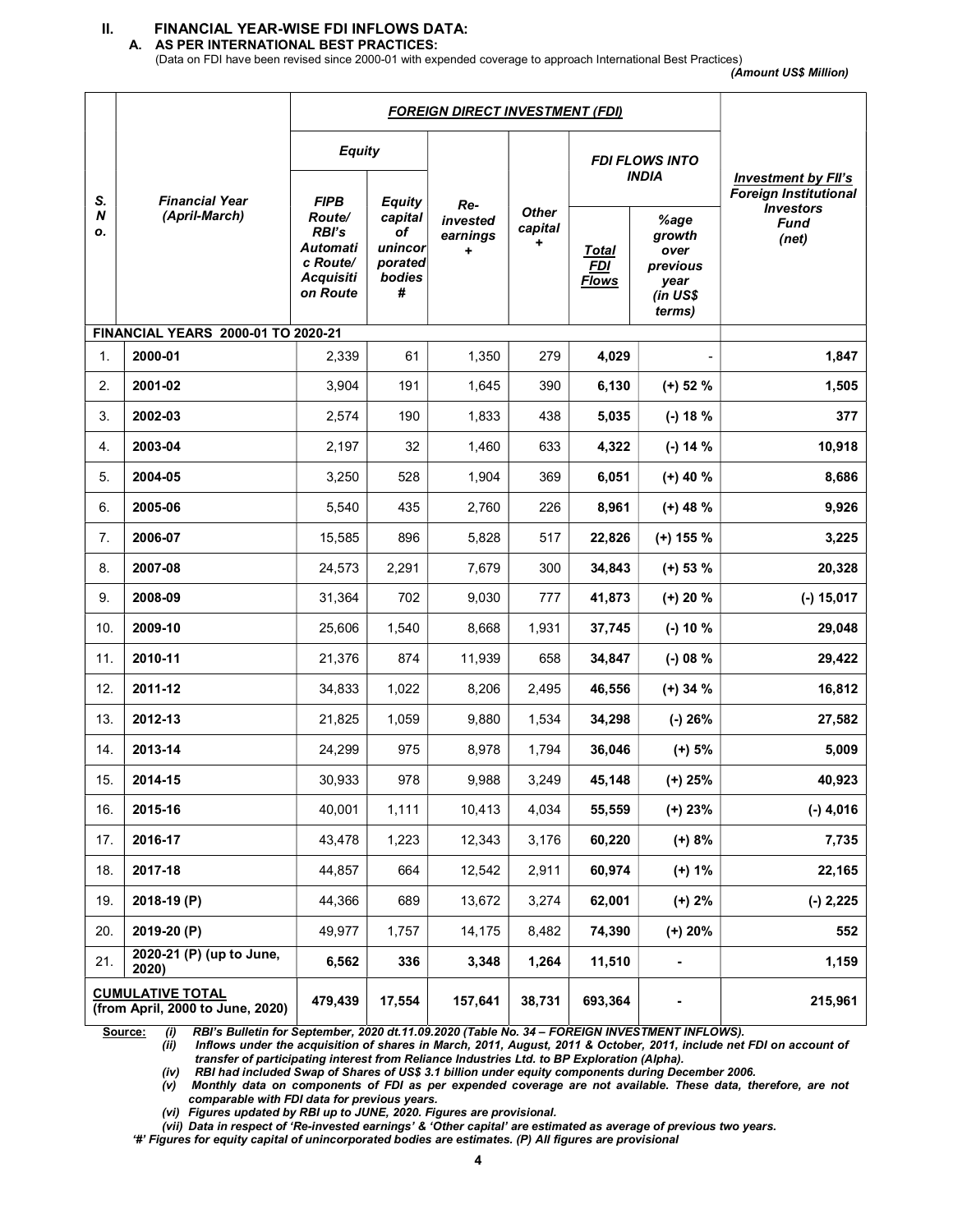| <b>S. No.</b>    | <b>Financial Year (April - March)</b>                    | <b>Amount of FDI Inflows</b> |                        | %age growth over<br>previous year(in |  |
|------------------|----------------------------------------------------------|------------------------------|------------------------|--------------------------------------|--|
|                  | FINANCIAL YEARS 2000-01 TO 2020-21                       | <b>In Rs Crores</b>          | <b>In US\$ Million</b> | terms of US \$)                      |  |
| $\mathbf{1}$ .   | 2000-01                                                  | 10,733                       | 2,463                  |                                      |  |
| 2.               | 2001-02                                                  | 18,654                       | 4,065                  | $(+)65%$                             |  |
| 3.               | 2002-03                                                  | 12,871                       | 2,705                  | $(-)33%$                             |  |
| $\overline{4}$ . | 2003-04                                                  | 10.064                       | 2,188                  | $(-)19%$                             |  |
| 5.               | 2004-05                                                  | 14,653                       | 3,219                  | $(+)47%$                             |  |
| 6.               | 2005-06                                                  | 24,584                       | 5,540                  | $(+)72%$                             |  |
| 7.               | 2006-07                                                  | 56,390                       | 12,492                 | $(+)125%$                            |  |
| 8.               | 2007-08                                                  | 98,642                       | 24,575                 | $(+)97%$                             |  |
| 9.               | 2008-09                                                  | 142,829                      | 31,396                 | $(+)28%$                             |  |
| 10.              | 2009-10                                                  | 123,120                      | 25,834                 | $(-)18%$                             |  |
| 11.              | 2010-11                                                  | 97,320                       | 21,383                 | $(-)17%$                             |  |
| 12.              | 2011-12 ^                                                | 165,146                      | 35,121                 | $(+)64%$                             |  |
| 13.              | 2012-13                                                  | 121,907                      | 22,423                 | $(-)36%$                             |  |
| 14.              | 2013-14                                                  | 147,518                      | 24,299                 | $(+)8%$                              |  |
| 15.              | 2014-15                                                  | 181,682                      | 29,737                 | (+)22%                               |  |
| 16.              | 2015-16                                                  | 262,322                      | 40,001                 | $(+)35%$                             |  |
| 17.              | 2016-17                                                  | 291,696                      | 43,478                 | $(+)9%$                              |  |
| 18.              | 2017-18                                                  | 288,889                      | 44,857                 | $(+)3%$                              |  |
| 19.              | 2018-19                                                  | 309,867                      | 44,366                 | $(-)1%$                              |  |
| 20.              | 2019-20                                                  | 353,558                      | 49,977                 | $(+)13%$                             |  |
| 21.              | 2020-21                                                  | 49,820                       | 6,562                  |                                      |  |
|                  | <b>CUMULATIVE TOTAL (from April, 2000 to June, 2020)</b> |                              | 476,681                |                                      |  |

#### B. DPIIT's – FINANCIAL YEAR-WISE FDI EQUITY INFLOWS:

(As per DPIIT's FDI data base – equity capital components only):

Note: (i) includingamount remitted through RBI's-NRI Schemes (2000-2002).

(ii) FEDAI (Foreign Exchange Dealers Association of India) conversion rate from rupees to US dollar applied, on the basis of monthly average rate provided by RBI (DEPR), Mumbai.

 ^ Inflows for the month of March, 2012 are as reported by RBI, consequent to the adjustment made in the figures of March, '11, August, '11 and October, '11.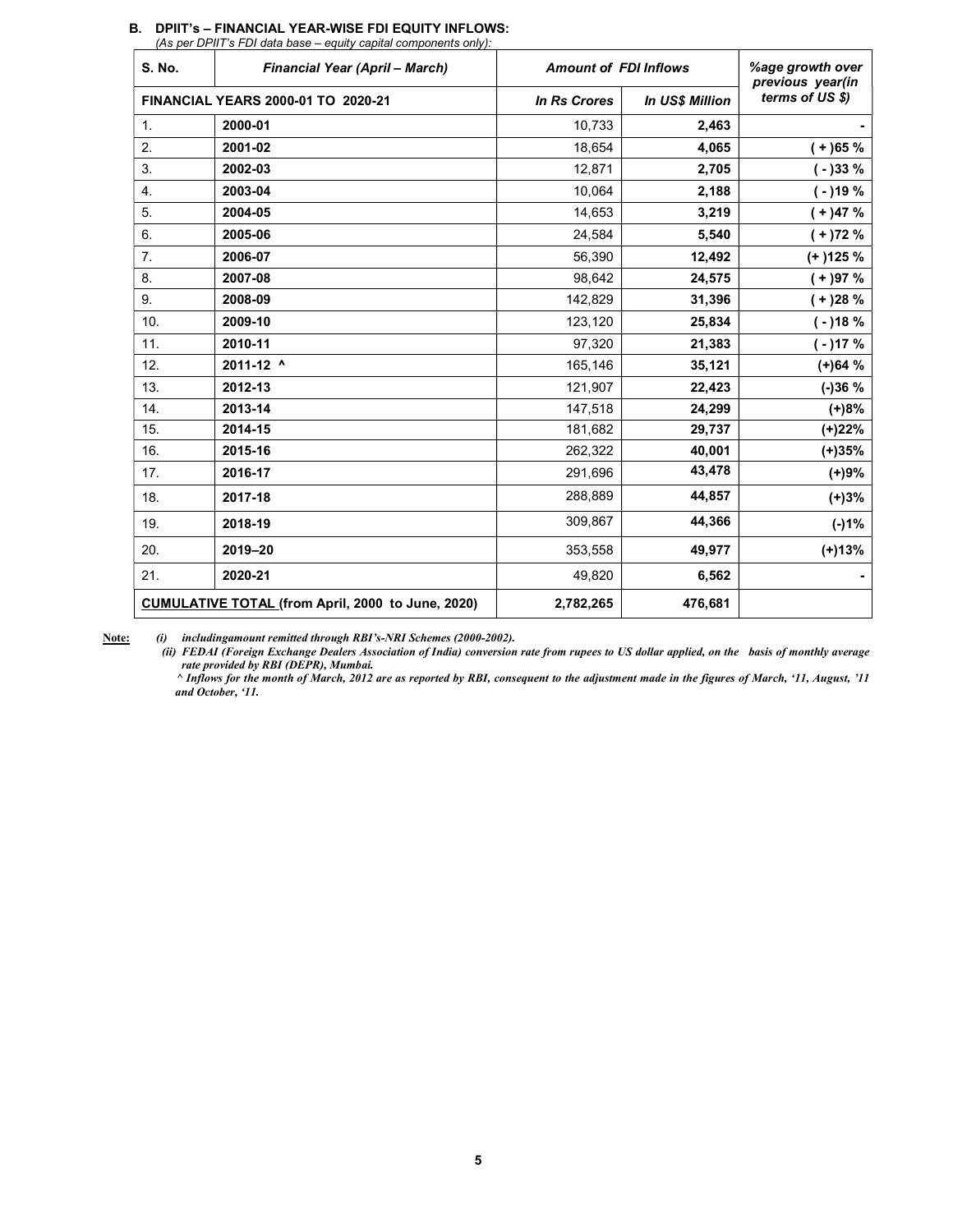## STATEMENT ON COUNTRY-WISE FDI EQUITY INFLOWS FROM APRIL 2000 TO JUNE 2020

| S.No           | <b>Name of the Country</b> | Amount of Foreign Direct Investment Inflows | %age with Inflows |       |
|----------------|----------------------------|---------------------------------------------|-------------------|-------|
|                |                            | (In Rs crore)                               | (In US\$ million) |       |
| $\vert$ 1      | Mauritius                  | 802,765.97                                  | 143,610.27        | 30.13 |
| $\overline{2}$ | Singapore                  | 623,409.03                                  | 99,493.74         | 20.88 |
| 3              | Netherland                 | 216,545.55                                  | 34,937.38         | 7.33  |
| $\overline{4}$ | Japan                      | 199,235.85                                  | 33,910.91         | 7.12  |
| 5              | U.S.A                      | 181,089.73                                  | 30,419.80         | 6.38  |
| 6              | United Kingdom             | 151,790.50                                  | 28,392.40         | 5.96  |
| 17             | Germany                    | 69,268.32                                   | 12,238.75         | 2.57  |
| 8              | Cyprus                     | 58,060.87                                   | 10,757.28         | 2.26  |
| 9              | France                     | 51,906.61                                   | 8,722.67          | 1.83  |
| 10             | Cayman Islands             | 50,579.85                                   | 7,632.39          | 1.60  |
| 11             | <b>UAE</b>                 | 42,111.64                                   | 7,044.46          | 1.48  |
| 12             | Switzerland                | 27,519.56                                   | 4,879.01          | 1.02  |
| 13             | South Korea                | 28,333.64                                   | 4,545.04          | 0.95  |
| 14             | HongKong                   | 27,982.98                                   | 4,508.26          | 0.95  |
| 15             | Luxembourg                 | 20, 159.77                                  | 3,201.43          | 0.67  |
| 16             | Spain                      | 17,821.71                                   | 3,122.28          | 0.66  |
| 17             | Italy                      | 16,894.00                                   | 2,942.69          | 0.62  |
| 18             | China                      | 15,422.38                                   | 2,419.66          | 0.51  |
| 19             | Belgium                    | 12,575.27                                   | 2,033.30          | 0.43  |
| 20             | Canada                     | 12,010.04                                   | 1,942.17          | 0.41  |
| 21             | <b>British Virginia</b>    | 10,103.23                                   | 1,749.92          | 0.37  |
| 22             | Sweden                     | 8,888.69                                    | 1,631.22          | 0.34  |
| 23             | Russia                     | 7,122.71                                    | 1,257.21          | 0.26  |
| 24             | Ireland                    | 7,392.64                                    | 1,128.18          | 0.24  |
| 25             | Malaysia                   | 5,916.72                                    | 1,040.56          | 0.22  |
| 26             | Australia                  | 5,256.64                                    | 962.42            | 0.20  |
| 27             | Poland                     | 3,742.42                                    | 684.77            | 0.14  |
| 28             | Indonesia                  | 3,006.61                                    | 638.23            | 0.13  |
| 29             | Denmark                    | 3,496.77                                    | 622.57            | 0.13  |
| 30             | Virgin Islands(US)         | 3,816.76                                    | 561.63            | 0.12  |
| 31             | Thailand                   | 3,530.95                                    | 557.20            | 0.12  |
| 32             | Oman                       | 2,848.47                                    | 535.07            | 0.11  |
| 33             | Finland                    | 2,870.88                                    | 510.41            | 0.11  |
| 34             | South Africa               | 3,006.99                                    | 506.01            | 0.11  |
| 35             | The Bermudas               | 2,252.20                                    | 502.07            | 0.11  |
| 36             | Bermuda                    | 3,198.97                                    | 471.54            | 0.10  |
| 37             | Austria                    | 2,578.52                                    | 441.86            | 0.09  |
| 38             | Taiwan                     | 2,251.05                                    | 361.75            | 0.08  |
| 39             | Saudi Arabia               | 2,063.09                                    | 318.83            | 0.07  |
| 40             | Philippines                | 2,045.16                                    | 317.12            | 0.07  |
| 41             | Norway                     | 1,686.67                                    | 288.02            | 0.06  |
| 42             | Qatar                      | 1,818.99                                    | 246.63            | 0.05  |
| 43             | Seychelles                 | 1,335.18                                    | 217.27            | 0.05  |
| 44             | Israel                     | 1,246.52                                    | 204.39            | 0.04  |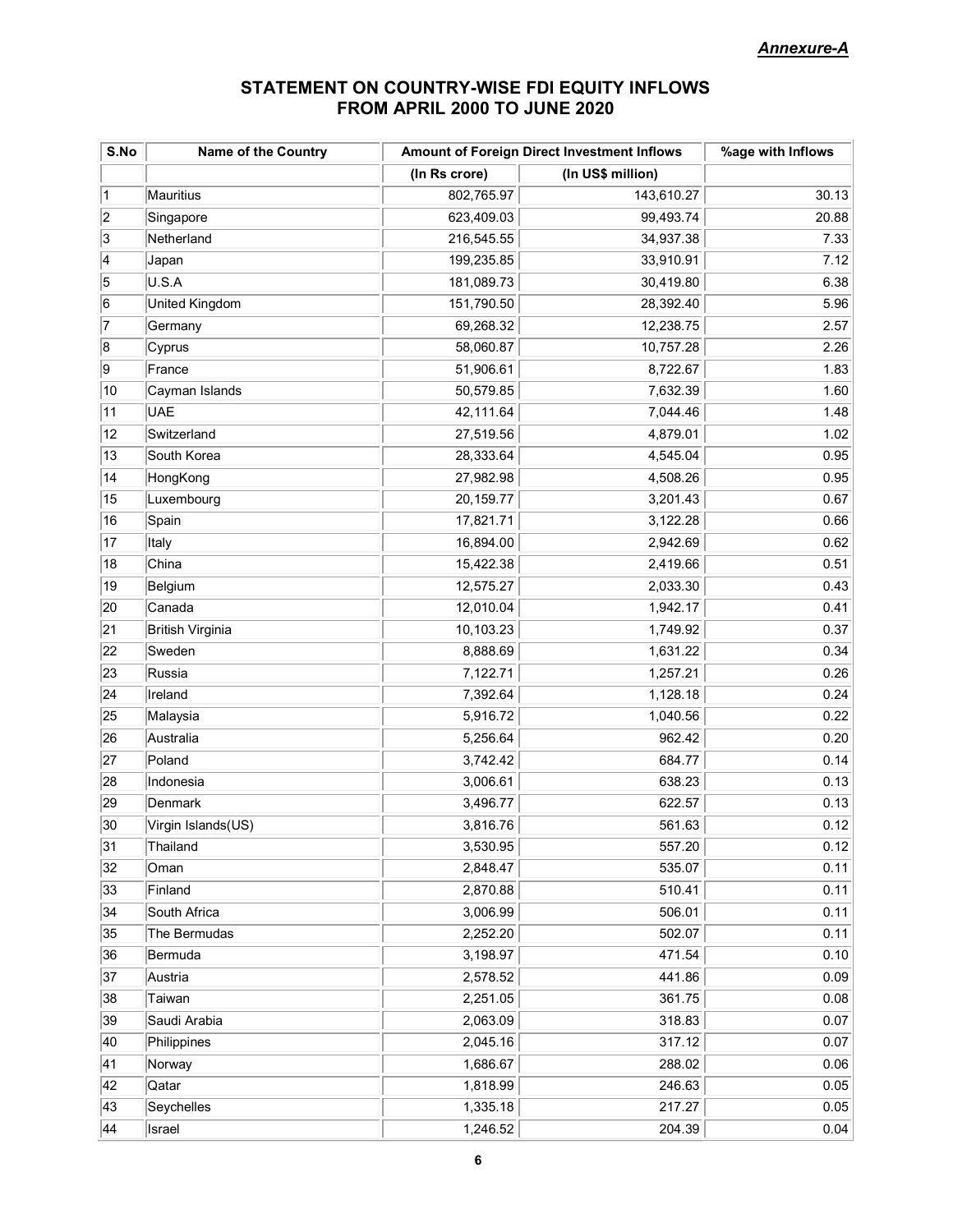| S.No | <b>Name of the Country</b> | Amount of Foreign Direct Investment Inflows |                   | %age with Inflows |
|------|----------------------------|---------------------------------------------|-------------------|-------------------|
|      |                            | (In Rs crore)                               | (In US\$ million) |                   |
| 45   | Turkey                     | 1,190.32                                    | 200.24            | 0.04              |
| 46   | Bahrain                    | 1,130.97                                    | 180.00            | 0.04              |
| 47   | Mexico                     | 984.31                                      | 160.87            | 0.03              |
| 48   | Chile                      | 721.98                                      | 151.93            | 0.03              |
| 49   | Morocco                    | 666.95                                      | 139.55            | 0.03              |
| 50   | <b>British Isles</b>       | 467.39                                      | 101.16            | 0.02              |
| 51   | Portugal                   | 620.28                                      | 100.52            | 0.02              |
| 52   | Sri Lanka                  | 575.28                                      | 95.89             | 0.02              |
| 53   | Kuwait                     | 494.67                                      | 79.93             | 0.02              |
| 54   | <b>West Indies</b>         | 353.89                                      | 79.17             | 0.02              |
| 55   | NewZealand                 | 374.78                                      | 68.11             | 0.01              |
| 56   | St. Vincent                | 300.00                                      | 56.75             | 0.01              |
| 57   | Cambodia                   | 351.97                                      | 50.17             | 0.01              |
| 58   | Channel Islands            | 277.38                                      | 47.77             | 0.01              |
| 59   | Panama                     | 222.37                                      | 46.34             | 0.01              |
| 60   | Liechtenstein              | 292.06                                      | 45.35             | 0.01              |
| 61   | Czech Republic             | 254.49                                      | 43.27             | 0.01              |
| 62   | Korea(North)               | 218.43                                      | 41.67             | 0.01              |
| 63   | Bahamas                    | 204.01                                      | 40.75             | 0.01              |
| 64   | SAMOA ISLANDS              | 219.79                                      | 33.60             | 0.01              |
| 65   | Saint Kitts & Nevis        | 147.88                                      | 33.53             | 0.01              |
| 66   | Brazil                     | 173.88                                      | 32.01             | 0.01              |
| 67   | Isle of Man                | 183.54                                      | 31.17             | 0.01              |
| 68   | Jordan                     | 170.81                                      | 30.94             | 0.01              |
| 69   | Guersney                   | 206.56                                      | 30.53             | 0.01              |
| 70   | Iceland                    | 139.12                                      | 27.64             | 0.01              |
| 71   | Kazakhstan                 | 141.00                                      | 27.10             | 0.01              |
| 72   | Kenya                      | 128.60                                      | 25.44             | 0.01              |
| 73   | Hungary                    | 143.03                                      | 24.66             | 0.01              |
| 74   | Scotland                   | 139.25                                      | 21.98             | 0.00              |
| 75   | Gibraltar                  | 98.40                                       | 21.71             | 0.00              |
| 76   | Slovakia                   | 108.98                                      | 18.29             | 0.00              |
| 77   | Malta                      | 88.13                                       | 17.45             | 0.00              |
| 78   | Nigeria                    | 80.81                                       | 15.31             | 0.00              |
| 79   | Liberia                    | 65.51                                       | 14.70             | 0.00              |
| 80   | MOZAMBIQUE                 | 105.09                                      | 14.63             | 0.00              |
| 81   | <b>BELORUSSIA</b>          | 89.91                                       | 13.80             | 0.00              |
| 82   | Belarus                    | 59.42                                       | 13.57             | 0.00              |
| 83   | Romania                    | 76.05                                       | 12.76             | 0.00              |
| 84   | Maldives                   | 63.81                                       | 11.35             | 0.00              |
| 85   | Argentina                  | 47.42                                       | 10.33             | 0.00              |
| 86   | Uganda                     | 66.94                                       | 10.17             | 0.00              |
| 87   | Egypt                      | 60.87                                       | 9.68              | 0.00              |
| 88   | Greece                     | 52.21                                       | 9.00              | 0.00              |
| 89   | Myanmar                    | 35.78                                       | 8.97              | 0.00              |
| 90   | Slovenia                   | 42.93                                       | 8.84              | 0.00              |
| 91   | Colombia                   | 51.72                                       | 8.04              | 0.00              |
| 92   | Ghana                      | 40.56                                       | 7.69              | 0.00              |
| 93   | Belize                     | 36.14                                       | 7.16              | 0.00              |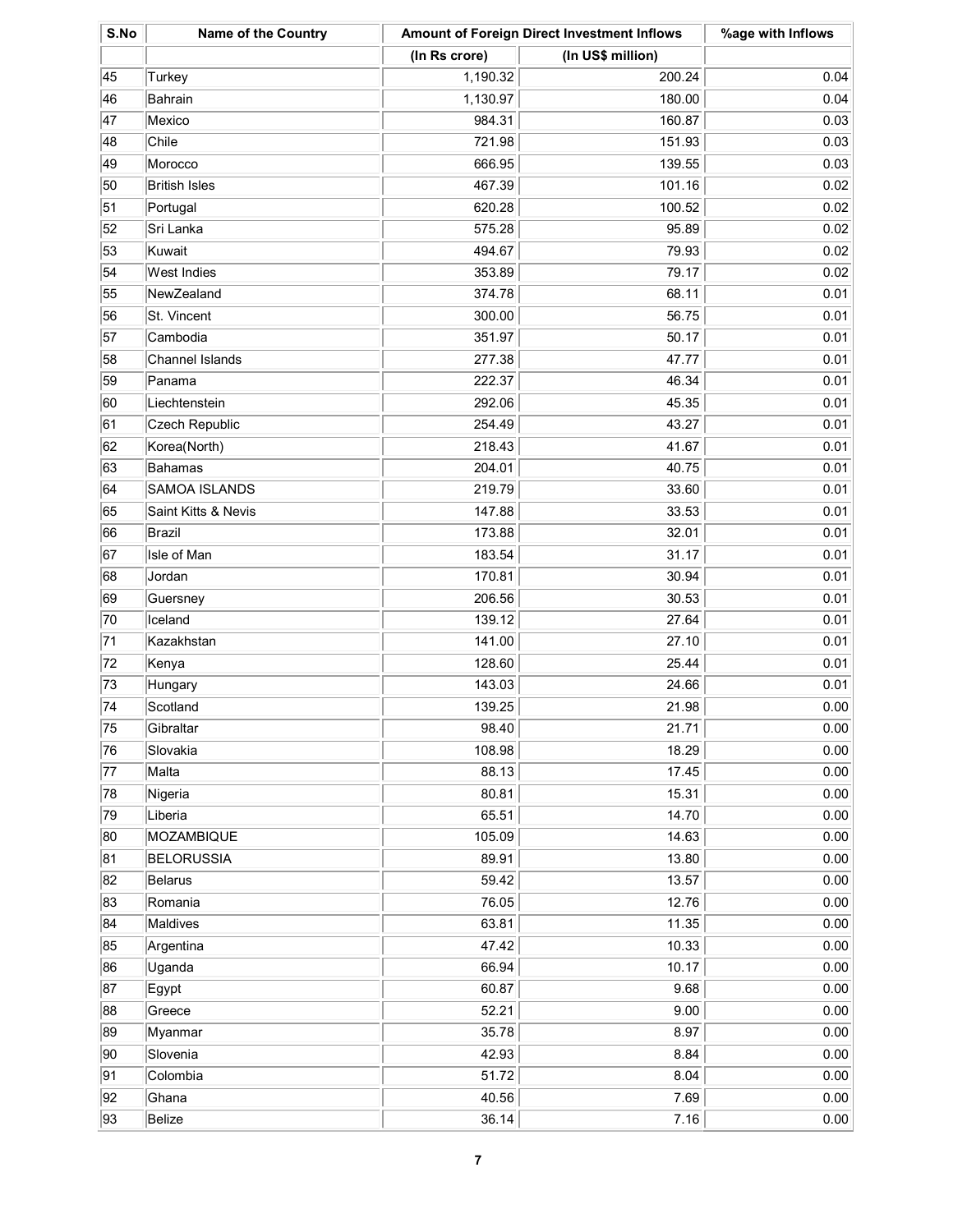| S.No | <b>Name of the Country</b> | Amount of Foreign Direct Investment Inflows |                   | %age with Inflows |
|------|----------------------------|---------------------------------------------|-------------------|-------------------|
|      |                            | (In Rs crore)                               | (In US\$ million) |                   |
| 94   | Ukraine                    | 43.13                                       | 7.07              | 0.00              |
| 95   | East Africa                | 41.12                                       | 6.29              | 0.00              |
| 96   | Samoa                      | 44.79                                       | 6.03              | 0.00              |
| 97   | Bulgaria                   | 35.81                                       | 5.45              | 0.00              |
| 98   | Uruguay                    | 27.00                                       | 5.33              | 0.00              |
| 99   | Vietnam                    | 34.52                                       | 5.18              | 0.00              |
| 100  | Rep. of Fiji Islands       | 22.30                                       | 5.07              | 0.00              |
| 101  | Tunisia                    | 23.99                                       | 4.96              | 0.00              |
| 102  | Monaco                     | 22.49                                       | 3.70              | 0.00              |
| 103  | Tanzania                   | 19.99                                       | 3.45              | 0.00              |
| 104  | Nepal                      | 18.46                                       | 3.29              | 0.00              |
| 105  | Vanuatu                    | 18.94                                       | 3.20              | 0.00              |
| 106  | Lebanon                    | 19.19                                       | 3.11              | 0.00              |
| 107  | Peru                       | 21.53                                       | 3.08              | 0.00              |
| 108  | West Africa                | 15.89                                       | 3.03              | 0.00              |
| 109  | Trinidad & Tobago          | 17.09                                       | 2.99              | 0.00              |
| 110  | AZERBAIJAN                 | 20.90                                       | 2.91              | 0.00              |
| 111  | <b>SAINT LOUSIA</b>        | 19.83                                       | 2.88              | 0.00              |
| 112  | Estonia                    | 17.56                                       | 2.77              | 0.00              |
| 113  | Afghanistan                | 16.55                                       | 2.45              | 0.00              |
| 114  | Botswana                   | 15.36                                       | 2.38              | 0.00              |
| 115  | Yemen                      | 8.20                                        | 1.95              | 0.00              |
| 116  | MARSHALL ISLANDS           | 11.33                                       | 1.64              | 0.00              |
| 117  | Not Indicated 0            | 11.53                                       | 1.52              | 0.00              |
| 118  | <b>SAN MARINO</b>          | 9.43                                        | 1.52              | 0.00              |
| 119  | TAJIKISTAN                 | 8.98                                        | 1.37              | 0.00              |
| 120  | Cuba                       | 4.73                                        | 1.04              | 0.00              |
| 121  | Iran                       | 6.18                                        | 1.00              | 0.00              |
| 122  | Guyana                     | 4.60                                        | 1.00              | 0.00              |
| 123  | Togolese Republic          | 5.07                                        | 0.92              | 0.00              |
| 124  | Georgia                    | 6.27                                        | 0.90              | 0.00              |
| 125  | Algeria                    | 5.50                                        | 0.79              | 0.00              |
| 126  | Lithuania                  | 4.21                                        | 0.63              | 0.00              |
| 127  | Croatia                    | 3.05                                        | 0.63              | 0.00              |
| 128  | Congo (DR)                 | 2.66                                        | 0.57              | 0.00              |
| 129  | Jamaica                    | 2.80                                        | 0.51              | 0.00              |
| 130  | Latvia                     | 3.09                                        | 0.49              | 0.00              |
| 131  | Malawi                     | 3.50                                        | 0.49              | 0.00              |
| 132  | Brunei Darussalam          | 2.97                                        | 0.45              | 0.00              |
| 133  | Aruba                      | 1.96                                        | 0.43              | 0.00              |
| 134  | Zambia                     | 2.03                                        | 0.35              | 0.00              |
| 135  | Anguilla                   | 1.47                                        | 0.29              | 0.00              |
| 136  | VATICAN CITY               | 1.84                                        | 0.27              | 0.00              |
| 137  | Iraq                       | 1.27                                        | 0.26              | 0.00              |
| 138  | Honduras                   | 1.77                                        | 0.25              | 0.00              |
| 139  | Yugoslavia                 | 1.13                                        | 0.24              | 0.00              |
| 140  | <b>SURINAME</b>            | 1.28                                        | 0.21              | 0.00              |
| 141  | Serbia                     | 0.97                                        | 0.14              | 0.00              |
| 142  | St. Lucia                  | 0.62                                        | 0.10              | 0.00              |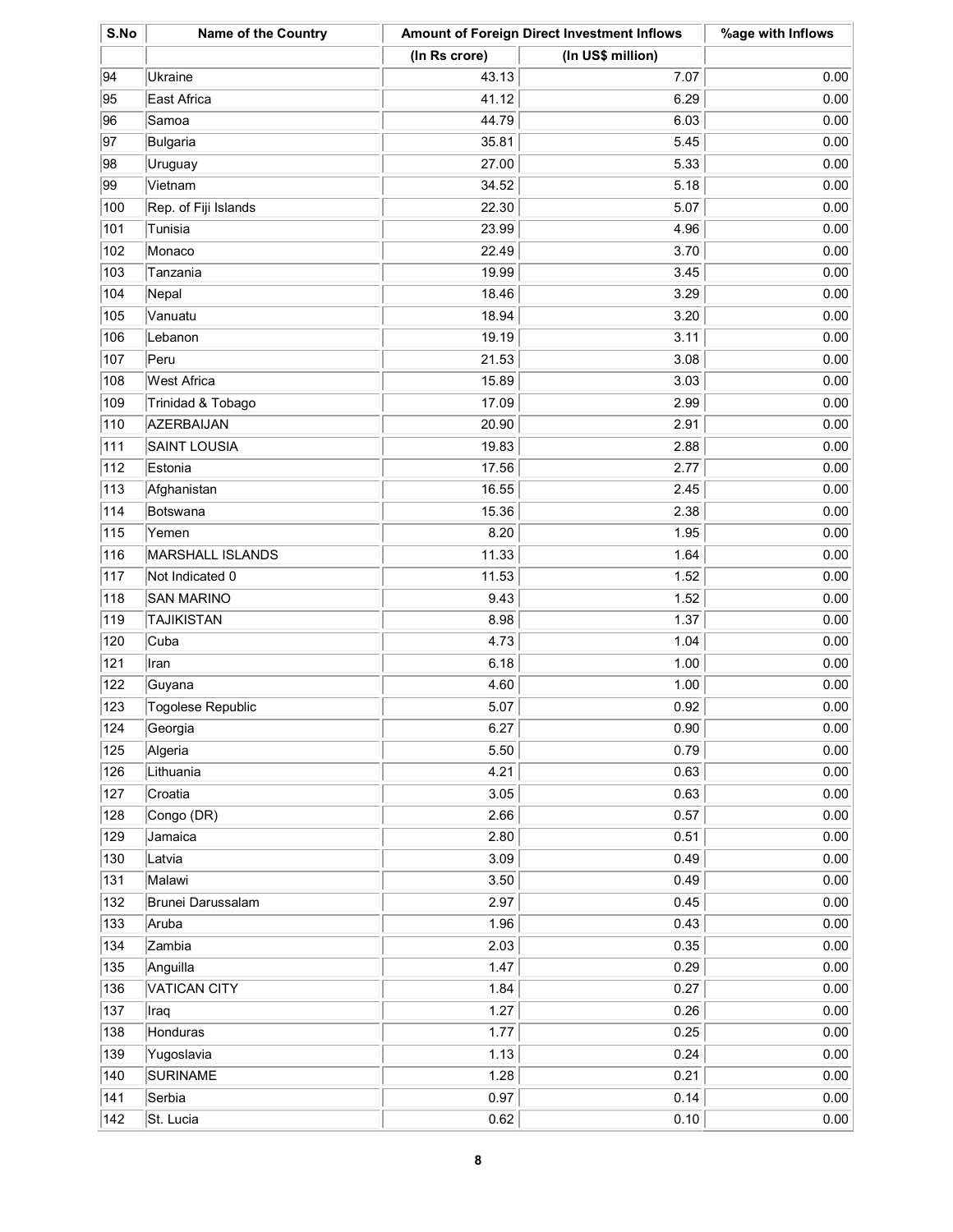| S.No | <b>Name of the Country</b>            | <b>Amount of Foreign Direct Investment Inflows</b> | %age with Inflows |      |
|------|---------------------------------------|----------------------------------------------------|-------------------|------|
|      |                                       | (In Rs crore)                                      | (In US\$ million) |      |
| 143  | Bangladesh                            | 0.48                                               | 0.08              | 0.00 |
| 144  | Swaziland                             | 0.49                                               | 0.07              | 0.00 |
| 145  | Libya                                 | 0.28                                               | 0.07              | 0.00 |
| 146  | Mongolia                              | 0.27                                               | 0.06              | 0.00 |
| 147  | Sudan                                 | 0.24                                               | 0.05              | 0.00 |
| 148  | Costa Rica                            | 0.29                                               | 0.05              | 0.00 |
| 149  | Ivory Coast                           | 0.30                                               | 0.05              | 0.00 |
| 150  | Fiji Island                           | 0.29                                               | 0.04              | 0.00 |
| 151  | Cook Island                           | 0.31                                               | 0.04              | 0.00 |
| 152  | Cape Verde                            | 0.10                                               | 0.01              | 0.00 |
| 153  | Maldova                               | 0.10                                               | 0.01              | 0.00 |
| 154  | St Kitts and Nevis                    | 0.09                                               | 0.01              | 0.00 |
| 155  | Niue Island                           | 0.08                                               | 0.01              | 0.00 |
| 156  | Muscat                                | 0.06                                               | 0.01              | 0.00 |
| 157  | <b>Turks and Caicos Islands</b>       | 0.05                                               | 0.01              | 0.00 |
| 158  | Venezuela                             | 0.03                                               | 0.01              | 0.00 |
| 159  | MAURITANIA                            | 0.04                                               | 0.01              | 0.00 |
| 160  | Djibouti                              | 0.02                                               | 0.00              | 0.00 |
| 161  | Cameroon                              | 0.01                                               | 0.00              | 0.00 |
| 162  | <b>TURKMENISTAN</b>                   | 0.02                                               | 0.00              | 0.00 |
| 163  | Bolivia                               | 0.01                                               | 0.00              | 0.00 |
| 164  | Barbados                              | 0.01                                               | 0.00              | 0.00 |
| 165  | Kyrgyzstan                            | 0.01                                               | 0.00              | 0.00 |
| 166  | Syria                                 | 0.01                                               | 0.00              | 0.00 |
| 167  | <b>ECUADOR</b>                        | 0.01                                               | 0.00              | 0.00 |
| 168  | Paraguay                              | 0.00                                               | 0.00              | 0.00 |
| 169  | Rwanda                                | 0.00                                               | 0.00              | 0.00 |
| 170  | SENEGAL                               | 0.00                                               | 0.00              | 0.00 |
| 171  | Mali Republic                         | 0.00                                               | 0.00              | 0.00 |
| 172  | Niger                                 | 0.00                                               | 0.00              | 0.00 |
| 173  | Country Details Awaited               | 30,982.94                                          | 6,980.20          | 1.46 |
| 174  | NRI ***                               | 20,383.66                                          | 4,684.25          | 0.98 |
| 175  | FII's                                 | 0.25                                               | 0.06              | 0.00 |
|      | Sub Total                             | 2,781,731.18                                       | 476,559.92        |      |
| 176  | <b>RBI's- NRI Schemes (2000-2002)</b> | 533.06                                             | 121.33            |      |
|      | <b>GRAND TOTAL</b>                    | 2,782,264.24                                       | 476,681.25        |      |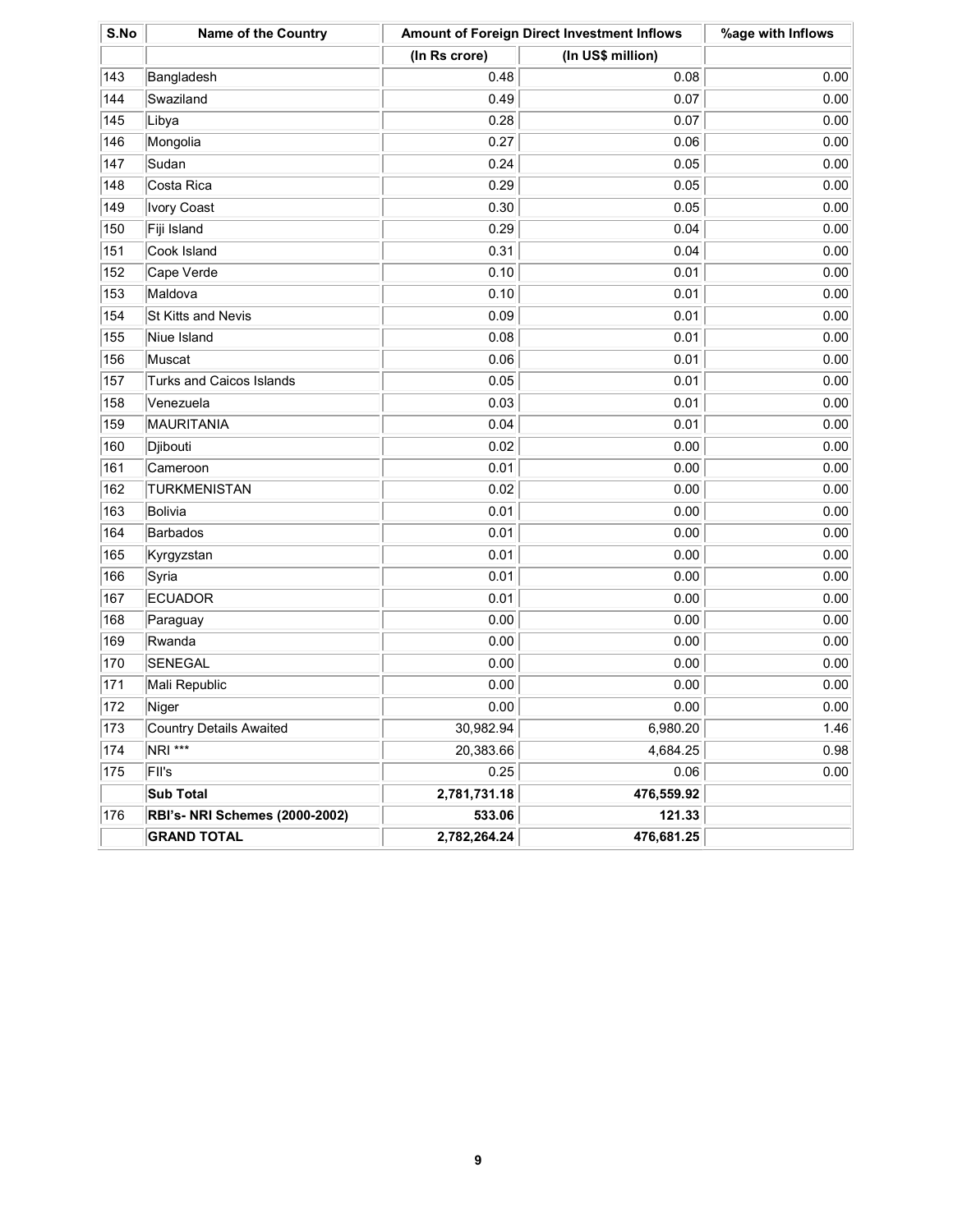# STATEMENT ON SECTOR-WISE FDI EQUITY INFLOWS FROM APRIL 2000 TO JUNE 2020

| S.No         | <b>Sector</b>                                                                                                                 | <b>Amount of FDI Inflows</b> |                      | %age of<br><b>Total Inflows</b> |
|--------------|-------------------------------------------------------------------------------------------------------------------------------|------------------------------|----------------------|---------------------------------|
|              |                                                                                                                               | (In Rs<br>crore)             | (In US\$<br>million) |                                 |
| $\mathbf{1}$ | SERVICES SECTOR (Fin., Banking, Insurance, Non<br>Fin/Business, Outsourcing, R&D, Courier, Tech. Testing and Analysis, Other) | 480,429.46                   | 83,149.54            | 17.45                           |
| 2            | COMPUTER SOFTWARE & HARDWARE                                                                                                  | 284,088.18                   | 45,975.74            | 9.65                            |
| 3            | <b>TELECOMMUNICATIONS</b>                                                                                                     | 219,200.82                   | 37,272.56            | 7.82                            |
| 4            | TRADING                                                                                                                       | 179,239.60                   | 28,020.47            | 5.88                            |
| 5            | CONSTRUCTION DEVELOPMENT: Townships, housing, built-up<br>infrastructure and construction-development projects                | 124,181.07                   | 25,690.99            | 5.39                            |
| 6            | <b>AUTOMOBILE INDUSTRY</b>                                                                                                    | 146,223.05                   | 24,536.89            | 5.15                            |
| 7            | CHEMICALS (OTHER THAN FERTILIZERS)                                                                                            | 99,592.73                    | 17,775.78            | 3.73                            |
| 8            | CONSTRUCTION (INFRASTRUCTURE) ACTIVITIES                                                                                      | 109,359.89                   | 16,975.46            | 3.56                            |
| 9            | <b>DRUGS &amp; PHARMACEUTICALS</b>                                                                                            | 88,165.26                    | 16,546.97            | 3.47                            |
| 10           | <b>HOTEL &amp; TOURISM</b>                                                                                                    | 92,987.51                    | 15,448.28            | 3.24                            |
| 11           | POWER                                                                                                                         | 84,503.37                    | 15,230.97            | 3.20                            |
| 12           | METALLURGICAL INDUSTRIES                                                                                                      | 80,841.28                    | 14,227.21            | 2.99                            |
| 13           | MISCELLANEOUS INDUSTRIES                                                                                                      | 63,044.65                    | 11,988.48            | 2.52                            |
| 14           | FOOD PROCESSING INDUSTRIES                                                                                                    | 63,166.28                    | 10,158.93            | 2.13                            |
| 15           | NON-CONVENTIONAL ENERGY                                                                                                       | 59,689.03                    | 9,561.06             | 2.01                            |
| 16           | INFORMATION & BROADCASTING (INCLUDING PRINT MEDIA)                                                                            | 56,303.68                    | 9,331.83             | 1.96                            |
| 17           | <b>ELECTRICAL EQUIPMENTS</b>                                                                                                  | 52,033.60                    | 8,776.88             | 1.84                            |
| 18           | PETROLEUM & NATURAL GAS                                                                                                       | 41,202.76                    | 7,861.88             | 1.65                            |
| 19           | <b>HOSPITAL &amp; DIAGNOSTIC CENTRES</b>                                                                                      | 41,655.93                    | 6,793.07             | 1.43                            |
| 20           | CONSULTANCY SERVICES                                                                                                          | 35,029.05                    | 5,877.98             | 1.23                            |
| 21           | <b>INDUSTRIAL MACHINERY</b>                                                                                                   | 33,073.28                    | 5,683.36             | 1.19                            |
| 22           | <b>CEMENT AND GYPSUM PRODUCTS</b>                                                                                             | 29,328.86                    | 5,281.61             | 1.11                            |
| 23           | <b>SEA TRANSPORT</b>                                                                                                          | 25,979.03                    | 4,307.31             | 0.90                            |
| 24           | MISCELLANEOUS MECHANICAL & ENGINEERING INDUSTRIES                                                                             | 19,102.66                    | 3,646.19             | 0.77                            |
| 25           | TEXTILES (INCLUDING DYED, PRINTED)                                                                                            | 20,427.85                    | 3,458.65             | 0.73                            |
| 26           | <b>EDUCATION</b>                                                                                                              | 21,088.94                    | 3,291.93             | 0.69                            |
| 27           | <b>RUBBER GOODS</b>                                                                                                           | 18,677.75                    | 3,106.05             | 0.65                            |
| 28           | <b>FERMENTATION INDUSTRIES</b>                                                                                                | 17,363.83                    | 3,012.11             | 0.63                            |
| 29           | <b>ELECTRONICS</b>                                                                                                            | 17, 164. 74                  | 2,919.44             | 0.61                            |
| 30           | AIR TRANSPORT (INCLUDING AIR FREIGHT)                                                                                         | 18,025.80                    | 2,794.18             | 0.59                            |
| 31           | MINING                                                                                                                        | 16,035.12                    | 2,786.32             | 0.58                            |
| 32           | PRIME MOVER (OTHER THAN ELECTRICAL GENERATORS)                                                                                | 13,234.64                    | 2,241.22             | 0.47                            |
| 33           | <b>AGRICULTURE SERVICES</b>                                                                                                   | 11,722.76                    | 2,200.83             | 0.46                            |
| 34           | <b>RETAIL TRADING</b>                                                                                                         | 14,562.55                    | 2,179.65             | 0.46                            |
| 35           | MEDICAL AND SURGICAL APPLIANCES                                                                                               | 13,125.51                    | 2,139.64             | 0.45                            |
| 36           | PRINTING OF BOOKS (INCLUDING LITHO PRINTING INDUSTRY)                                                                         | 11,888.14                    | 1,821.90             | 0.38                            |
| 37           | <b>PORTS</b>                                                                                                                  | 6,730.91                     | 1,637.30             | 0.34                            |
| 38           | SOAPS, COSMETICS & TOILET PREPARATIONS                                                                                        | 9,595.21                     | 1,620.13             | 0.34                            |
| 39           | PAPER AND PULP (INCLUDING PAPER PRODUCTS)                                                                                     | 7,908.82                     | 1,452.20             | 0.30                            |
| 40           | DIAMOND, GOLD ORNAMENTS                                                                                                       | 6,864.91                     | 1,179.40             | 0.25                            |
| 41           | RAILWAY RELATED COMPONENTS                                                                                                    | 6,722.63                     | 1,120.82             | 0.24                            |
| 42           | MACHINE TOOLS                                                                                                                 | 5,336.26                     | 983.35               | 0.21                            |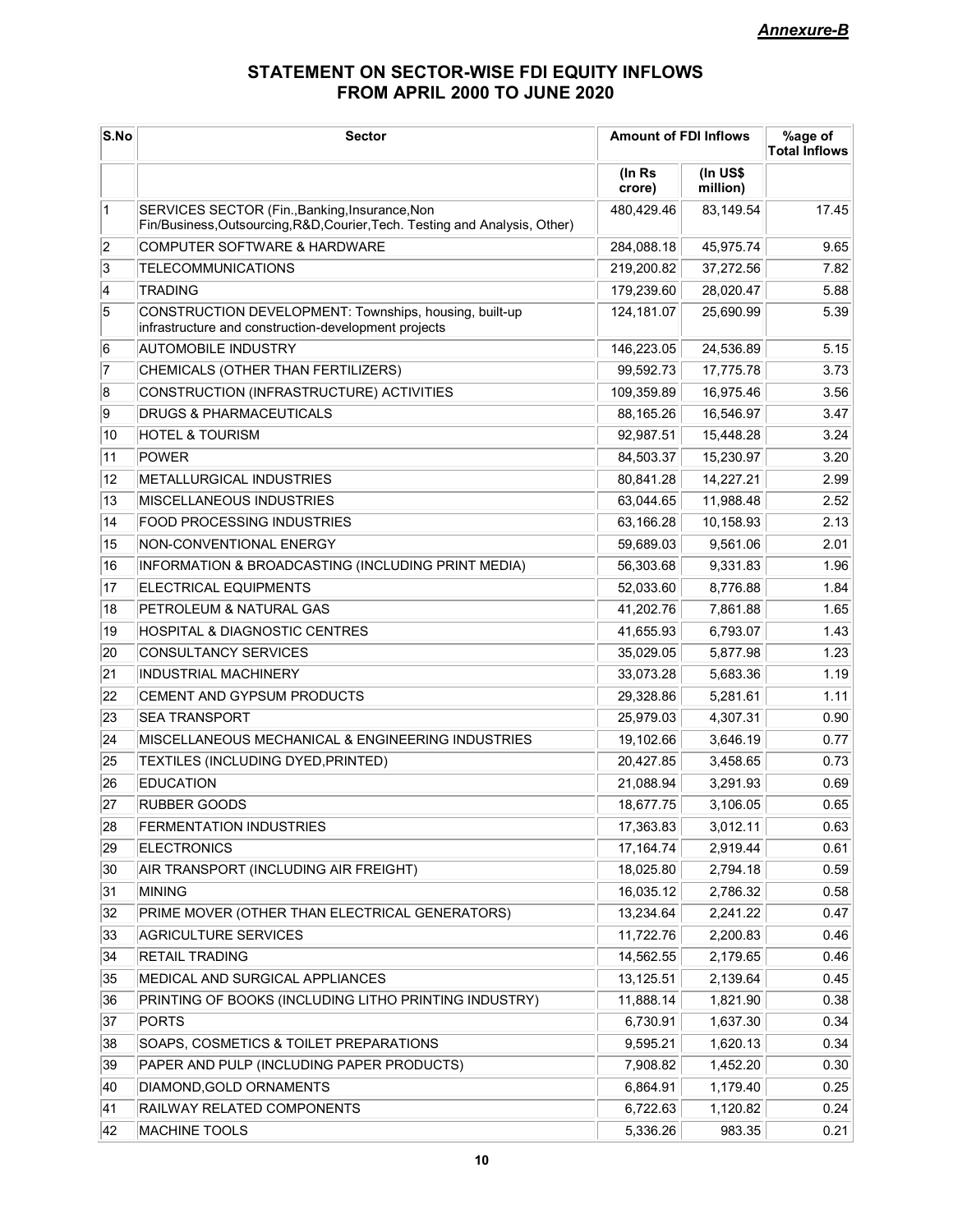| S.No | <b>Sector</b>                                                | <b>Amount of FDI Inflows</b> |                      | %age of<br><b>Total Inflows</b> |
|------|--------------------------------------------------------------|------------------------------|----------------------|---------------------------------|
|      |                                                              | (In Rs<br>crore)             | (In US\$<br>million) |                                 |
| 43   | VEGETABLE OILS AND VANASPATI                                 | 5,811.09                     | 978.82               | 0.21                            |
| 44   | <b>CERAMICS</b>                                              | 4,552.39                     | 881.71               | 0.19                            |
| 45   | GLASS                                                        | 3,964.15                     | 698.38               | 0.15                            |
| 46   | <b>FERTILIZERS</b>                                           | 3,986.23                     | 698.13               | 0.15                            |
| 47   | <b>AGRICULTURAL MACHINERY</b>                                | 3,242.88                     | 576.20               | 0.12                            |
| 48   | EARTH-MOVING MACHINERY                                       | 2,807.37                     | 483.49               | 0.10                            |
| 49   | COMMERCIAL, OFFICE & HOUSEHOLD EQUIPMENTS                    | 2,170.40                     | 404.84               | 0.08                            |
| 50   | <b>SCIENTIFIC INSTRUMENTS</b>                                | 1,741.01                     | 287.16               | 0.06                            |
| 51   | <b>BOILERS AND STEAM GENERATING PLANTS</b>                   | 1,624.24                     | 263.37               | 0.06                            |
| 52   | <b>SUGAR</b>                                                 | 1,279.94                     | 213.90               | 0.04                            |
| 53   | LEATHER, LEATHER GOODS AND PICKERS                           | 1,212.77                     | 213.05               | 0.04                            |
| 54   | <b>TIMBER PRODUCTS</b>                                       | 1,126.39                     | 189.37               | 0.04                            |
| 55   | TEA AND COFFEE (PROCESSING & WAREHOUSING COFFEE &<br>RUBBER) | 825.13                       | 156.45               | 0.03                            |
| 56   | <b>GLUE AND GELATIN</b>                                      | 951.90                       | 148.53               | 0.03                            |
| 57   | DYE-STUFFS                                                   | 571.95                       | 96.92                | 0.02                            |
| 58   | <b>INDUSTRIAL INSTRUMENTS</b>                                | 454.25                       | 88.50                | 0.02                            |
| 59   | PHOTOGRAPHIC RAW FILM AND PAPER                              | 273.76                       | 67.29                | 0.01                            |
| 60   | COAL PRODUCTION                                              | 119.19                       | 27.73                | 0.01                            |
| 61   | <b>DEFENCE INDUSTRIES</b>                                    | 56.88                        | 9.52                 | 0.00                            |
| 62   | MATHEMATICAL, SURVEYING AND DRAWING INSTRUMENTS              | 39.80                        | 7.98                 | 0.00                            |
| 63   | COIR                                                         | 22.05                        | 4.07                 | 0.00                            |
|      | <b>Grand Total</b>                                           | 2,781,731.18                 | 476,559.92           |                                 |
|      | <b>RBI's- NRI Schemes (2000-2002)</b>                        | 533.06                       | 121.33               |                                 |
|      | <b>GRAND TOTAL</b>                                           | 2,782,264.24                 | 476,681.25           |                                 |